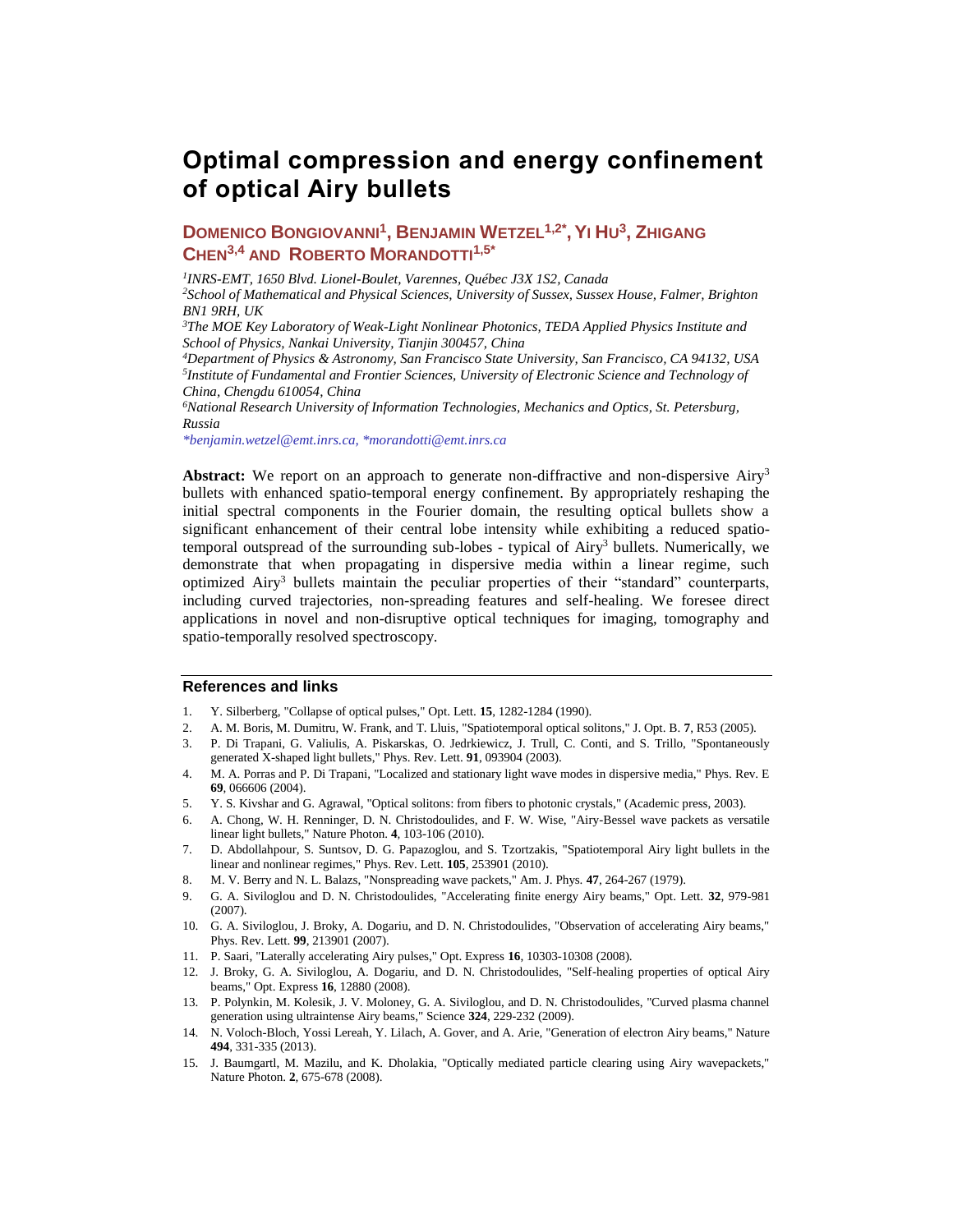- 16. N. Wiersma, N. Marsal, M. Sciamanna, and D. Wolfersberger, "All-optical interconnects using Airy beams," Opt. Lett. **39**, 5997-6000 (2014).
- 17. M. Clerici, Y. Hu, P. Lassonde, C. Milián, A. Couairon, D. N. Christodoulides, Z. Chen, L. Razzari, F. Vidal, F. Légaré, D. Faccio, and R. Morandotti, "Laser-assisted guiding of electric discharges around objects," Science Advances **1**, e1400111 (2015).
- 18. T. Vettenburg, H. I. Dalgarno, J. Nylk, C. Coll-Lladó, D. E. Ferrier, T. Čižmár, F. J. Gunn-Moore, and K. Dholakia, "Light-sheet microscopy using an Airy beam," Nat. Methods **11**, 541-544 (2014).
- 19. I. M. Besieris and A. M. Shaarawi, "A note on an accelerating finite energy Airy beam," Opt. Lett. **32**, 2447- 2449 (2007).
- 20. A. Mathis, F. Courvoisier, L. Froehly, L. Furfaro, M. Jacquot, P. A. Lacourt, and J. M. Dudley, "Micromachining along a curve: Femtosecond laser micromachining of curved profiles in diamond and silicon using accelerating beams," Appl. Phys. Lett. **101**, 071110 (2012).
- 21. P. Polynkin, M. Kolesik, and J. Moloney, "Filamentation of femtosecond laser Airy beams in water," Phys. Rev. Lett. **103**, 123902 (2009).
- 22. W.-P. Zhong, M. R. Belić, and T. Huang, "Three-dimensional finite-energy Airy self-accelerating paraboliccylinder light bullets," Phys. Rev. A **88**, 033824 (2013).
- 23. F. Deng and D. Deng, "Three-dimensional localized Airy-Hermite-Gaussian and Airy-Helical-Hermite-Gaussian wave packets in free space," Opt. Express **24**, 5478-5486 (2016).
- 24. W.-P. Zhong, M. R. Belić, and Y. Zhang, "Airy-Tricomi-Gaussian compressed light bullets," Eur. Phys. J. Plus **131**, 1-8 (2016).
- 25. J. Sharpe, U. Ahlgren, P. Perry, B. Hill, A. Ross, J. Hecksher-Sørensen, R. Baldock, and D. Davidson, "Optical projection tomography as a tool for 3D microscopy and gene expression studies," Science **296**, 541-545 (2002).
- 26. J. G. Fujimoto, "Optical coherence tomography for ultrahigh resolution in vivo imaging," Nat. Biotechnol. **21**, 1361-1367 (2003).
- 27. J. A. Davis, M. J. Mitry, M. A. Bandres, and D. M. Cottrell, "Observation of accelerating parabolic beams," Opt. Express **16**, 12866-12871 (2008).
- 28. M. A. Bandres, "Accelerating parabolic beams," Opt. Lett. **33**, 1678-1680 (2008).
- 29. B. K. Singh, R. Remez, Y. Tsur, and A. Arie, "Super-Airy beam: self-accelerating beam with intensified main lobe," Opt. Lett. **40**, 4703-4706 (2015).
- 30. D. Bongiovanni, Y. Hu, B. Wetzel, R. A. Robles, G. Mendoza González, E. A. Marti-Panameño, Z. Chen, and R. Morandotti, "Efficient optical energy harvesting in self-accelerating beams," Sci. Rep. **5**, 13197 (2015).
- 31. Y. Hu, D. Bongiovanni, Z. Chen, and R. Morandotti, "Multipath multicomponent self-accelerating beams through spectrum-engineered position mapping," Phys. Rev. A **88**, 043809 (2013).
- 32. O. Vallée and M. Soares, "Airy functions and applications to physics," (Imperial College Press, 2004).
- 33. G. A. Siviloglou, J. Broky, A. Dogariu, and D. N. Christodoulides, "Ballistic dynamics of Airy beams," Opt. Lett. 33, 207-209 (2008).
- 34. A.M. Weiner, "Femtosecond pulse shaping using spatial light modulators," Rev. Sci. Instrum. **71**, 1929-1960 (2000).
- 35. Y. Hu, M. Li, D. Bongiovanni, M. Clerici, J. Yao, Z. Chen, J. Azaña, and R. Morandotti, "Spectrum to distance mapping via nonlinear Airy pulses," Opt. Lett. **38**, 380-382 (2013).
- 36. S. Akturk, X. Gu, P. Gabolde and R. Trebino, "The general theory of first-order spatio-temporal distortions of Gaussian pulses and beams," Opt. Express **13**, 8642-8661 (2005).
- 37. M. Dallaire, N. McCarthy and M. Piché, "Spatiotemporal Bessel beams: theory and experiments," Opt. Express **17**, 18148-18164 (2009).
- 38. P. Piksarv, A. Valdmann, H. Valtna-Lukner and P. Saari, "Ultrabroadband Airy light bullets," Laser Phys. **24**, 085301 (2014).

#### **1. Introduction**

When propagating in a homogenous dielectric medium, an optical wave packet naturally tends to spread in both space and time due to the combined effects of diffraction and dispersion. Over the past decade, tremendous efforts have been made by the community to suppress this energy spreading through the generation of so-called "optical light bullets" [1- 4]. Optical nonlinearities are able to compensate dispersion/diffraction, thus allowing to maintain the temporal/spatial shape of an optical pulse/beam throughout propagation, commonly referred to as temporal/spatial solitons [5]. Although of high interest for numerous applications, the use of nonlinearity to mitigate such spreading is limited by particular combinations of propagation media and optical wave packet parameters (i.e. beam waist, pulse duration, power), which not only needs to be perfectly characterized, but also cannot be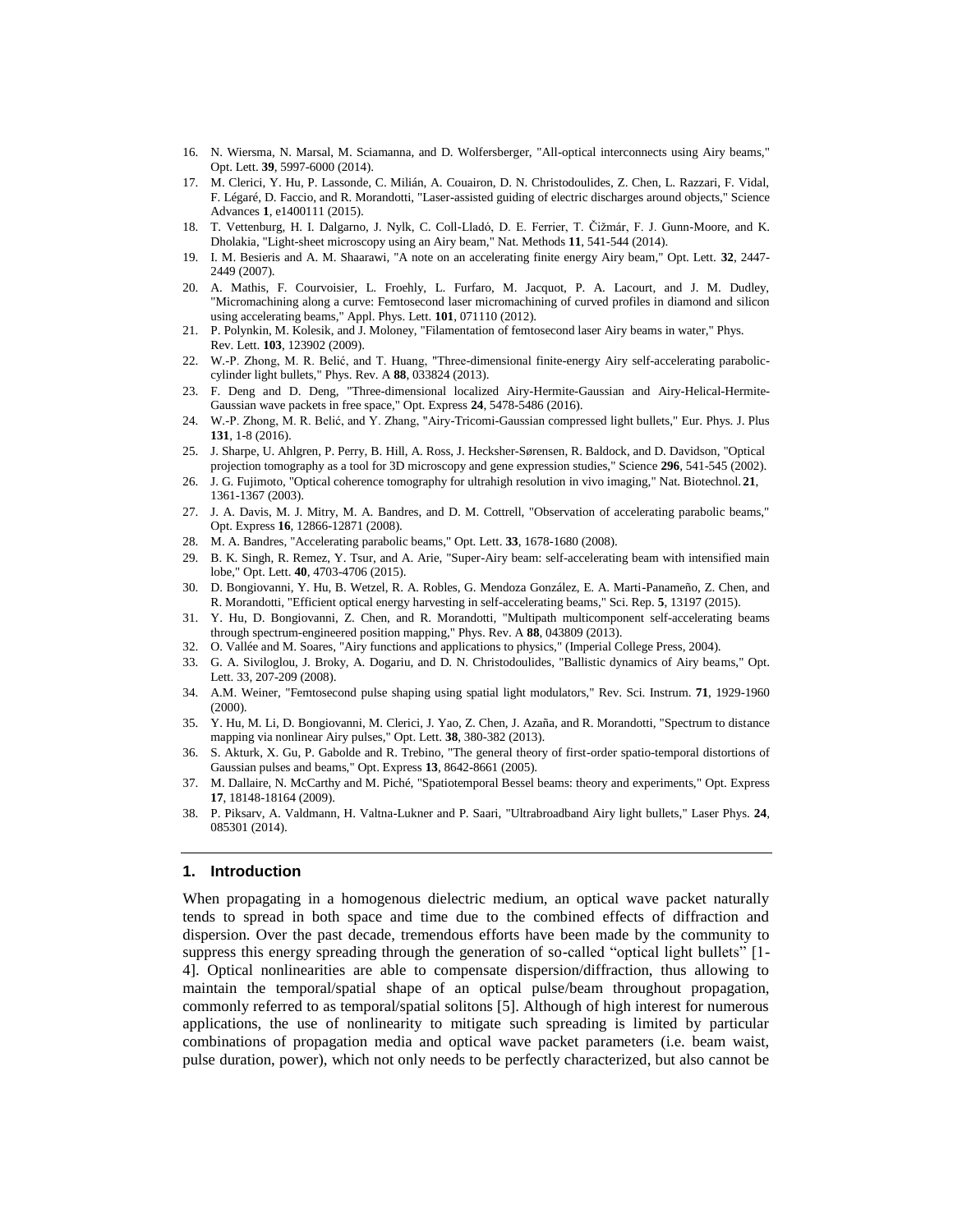easily tuned over a wide range of parameters. Additionally, the associated optical bullets, basically in need of intense powers to gain nonlinearity, may be incompatible with nondisruptive or non-invasive techniques including, for example, biomedical imaging or optical probing, where the samples are prone to be damaged under intense light illumination. In the linear regime, non-diffractive and non-dispersive solutions can be employed to produce optical bullets by means of X-wave or O-wave optical structures [3,4]. Quite recently, selfaccelerating solutions (namely Airy beams/pulses) have offered the opportunity to generate linear optical bullets with new features [6,7]. Such characteristics [8-21] have indeed proven to be useful in numerous applications and in several fields including, among others, the generation of curved plasma channels [13], photo-induced waveguides [16], curved electric discharges [17], as well as for optical trapping [15], optical micro/nano-processing [20], and light-sheet microscopy [18].The associated method for the generation of Airy bullets is straightforward, since the Airy wave packet can exist in one dimension and can be hence directly applied to shape the temporal profile of optical bullets, while in the spatial domain, one can adopt non-diffractive beams to generate different optical bullets, such as Airy-Bessel [6], Airy-Airy (i.e. Airy<sup>3</sup>) [7], Airy-Parabolic-Cylinder [22], Airy-Hermite-Gaussian [23] and Airy-Tricomi-Gaussian [24] . Among others, Airy<sup>3</sup> bullets are of particular interest as they can accelerate in both the spatial and temporal domains. However, such bullets have the intrinsic disadvantage of occupying a large (spatio-temporal) volume filled by numerous sublobes, while only the (intense) main lobe is in fact relevant for most applications [13,15,16,18,20,21]. This drawback is thus expected to strongly restrict the range of targeted applications, especially in areas where low energies and yet high confinement of the bullets are simultaneously required, including for example spatio-temporally resolved and nondisruptive optical probing, microscopy, as well as biomedical applications [18,25,26]. To the best of our knowledge, few studies have addressed the possibility of reshaping these bullets to reach an optimization of the energy distribution while still maintaining their useful properties [27-31].

In this paper, we report numerical investigations related to the optimization of an Airy<sup>3</sup> bullet. In particular, a method is provided to generate an energy-confined light pulse by reshaping both the temporal and spatial spectra of the conventional Airy<sup>3</sup> bullet. We show that an appropriate compression of the spatiotemporal input spectrum leads to the generation of a "narrow" version of the conventional light localization, which exhibits a significant enhancement in terms of peak intensity. Furthermore, such an increase is matched by the confinement of its spatio-temporal profile, while still preserving its peculiar propagation characteristics (i.e. acceleration and self-healing properties).

#### **2. Theory of (3+1)D accelerating optical bullets**

In the linear regime, the spatio-temporal propagation of an optical pulse in a dispersive medium can be described by the  $(3+1)$  D paraxial differential equation:

$$
i\frac{\partial\phi(\vec{r},\tau)}{\partial z} + \frac{1}{2\beta(\omega_0)}\nabla_{\perp}^2\phi(\vec{r},\tau) = \frac{\beta_2(\omega_0)}{2}\frac{\partial^2\phi(\vec{r},\tau)}{\partial\tau^2},\tag{1}
$$

where  $\phi(\vec{r}, \tau) = \phi(x, y, z, \tau)$  is the slowly-varying envelope of the electric field, *x* and *y* are the transverse coordinates, *z* refers to the longitudinal propagation distance, and  $\tau = t - z/v_g$ represents the time coordinate in a frame moving with the group velocity  $v<sub>g</sub>$ . The transverse Laplacian operator  $\nabla_{\perp}^2 = \partial^2 / \partial x^2 + \partial^2 / \partial y^2$  in Eq. (1) describes the diffraction effect, while the right hand side term accounts for dispersion, where the wave number  $\beta(\omega_0) = \omega_0 n(\omega_0) / c$ and group velocity dispersion  $\beta_2(\omega_0) = \frac{\partial^2 \beta}{\partial \omega^2}\Big|_{\omega_0}$  are evaluated at the carrier frequency  $\omega_0$ .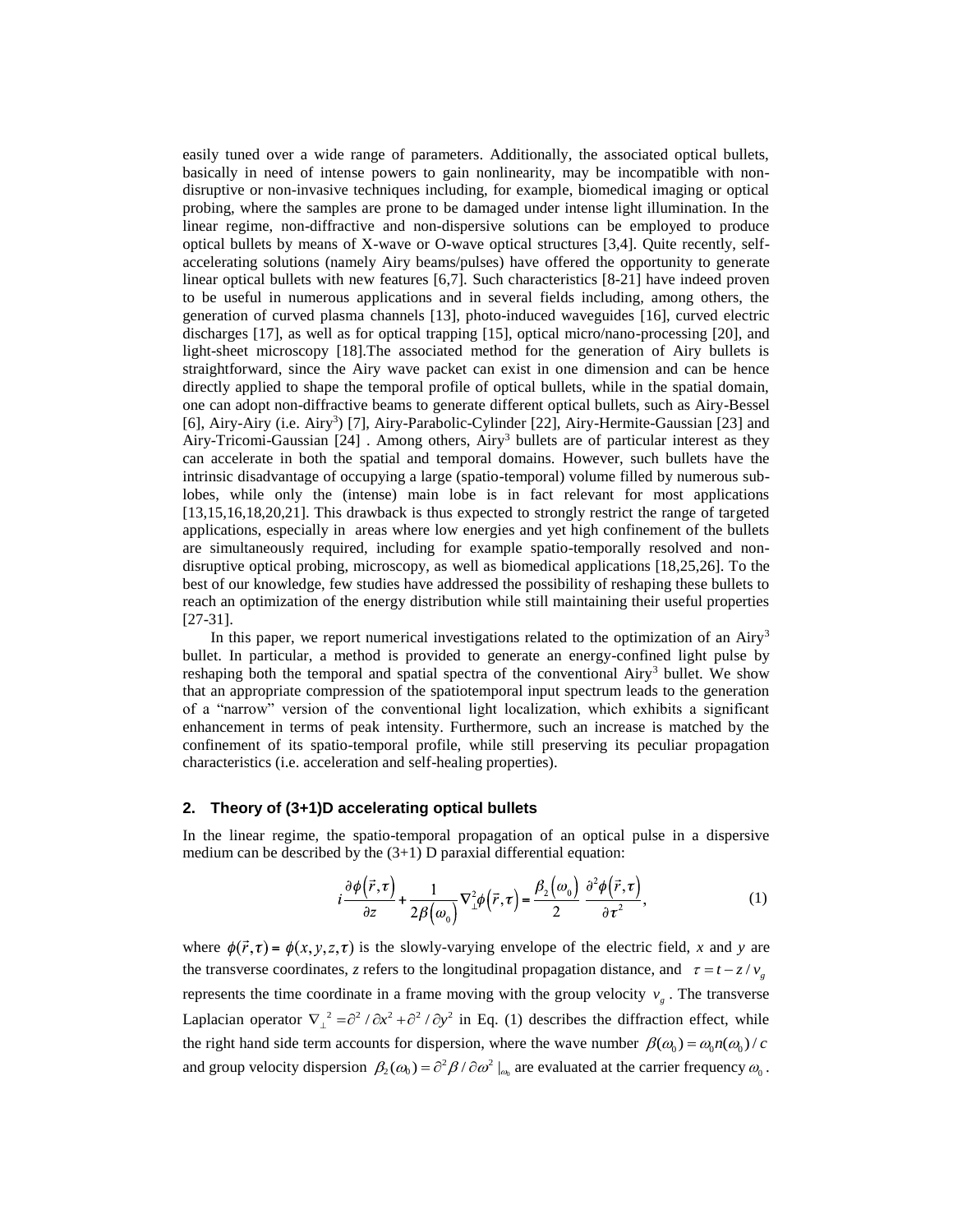Using the dimensionless coordinates  $(\vec{R}, Z) = (X, Y, T, Z) = (x / w_0, y / w_0, \tau / \tau_0, z / L_{diff})$ , where  $w_0$  is the beam spatial width and  $\tau_0$  the pulse duration, Eq. (1) can be recast into a normalized form by introducing the diffraction length  $L_{diff} = \beta(\omega_0) w_0^2$  and dispersion length  $L_{disp} = \tau_0^2 / | \beta_2(\omega_0) |$ :

$$
\frac{\partial \phi(\vec{R},Z)}{\partial Z} + \frac{1}{2} \left[ \frac{\partial^2 \phi(\vec{R},Z)}{\partial X^2} + \frac{\partial^2 \phi(\vec{R},Z)}{\partial Y^2} - sign[\beta_2] \frac{L_{diff}}{L_{disp}} \frac{\partial^2 \phi(\vec{R},Z)}{\partial T^2} \right] = 0, \quad (2)
$$

Here, we consider the propagation in an anomalous dispersion regime ( $\beta_2 < 0$ ). As both the spatial and temporal coordinates can be readily rescaled in this expression, we here assume that dispersion and diffraction have the same quantitative effect along propagation so that  $L_{\text{diff}} = L_{\text{disp}}$ . In this case, the spatiotemporal evolution of an optical bullet is isotropic and can be simplified for analytic purposes, yielding:

$$
i\frac{\partial\phi(\vec{R},Z)}{\partial Z} + \frac{1}{2}\nabla^2\phi(\vec{R},Z) = 0,
$$
\n(3)

where  $\nabla^2 = \partial^2 / \partial X^2 + \partial^2 / \partial Y^2 + \partial^2 / \partial T^2$  is the spatiotemporal Laplacian operator.

#### **3. Finite-energy Airy<sup>3</sup> bullet**

In what follows, we consider an Airy<sup>3</sup> bullet  $[7,9]$  whose initial amplitude takes the form of  $(\alpha_X X + \alpha_Y Y + \alpha_T T)$ In what follows, we consider an Airy<sup>3</sup> builet [*1*,9] whose initial amplitude takes the form of  $\phi(\vec{R},0) \approx Ai(X)Ai(Y)Ai(T)e^{(\alpha_X X + \alpha_Y Y + \alpha_T T)}$ , where *Ai* refers to the Airy function [32] and the truncation coefficients  $\alpha_i \ll 1$  ( $i = X, Y, T$ ) are positive and constants (i.e. in relation with the finite energy of the Airy<sup>3</sup> bullet). In the Fourier space, the corresponding spatio-temporal spectrum is characterized by a 3D cubic spectral phase  $\Phi(\vec{K},0) = e^{i\rho(\vec{K})} e^{-\left(\alpha_x k_x^2 + \alpha_y k_y^2 + \alpha_y k_z^2\right)}$ , yielding a solution to Eq. (3) of the form:

$$
\phi\left(\vec{R},Z\right) = Ai\left[X - \frac{Z^2}{4} + i\alpha Z + \alpha^2\right]Ai\left[Y - \frac{Z^2}{4} + i\alpha Z + \alpha^2\right]Ai\left[T - \frac{Z^2}{4} + i\alpha Z + \alpha^2\right]
$$

$$
\exp\left[\alpha\left(2\alpha^2 + X + Y + T - \frac{3}{2}Z^2\right)\right]\exp\left[i\left(X + Y + T + 6\alpha^2 - \frac{Z^2}{2}\right)\frac{Z}{2}\right] \tag{4}
$$

An ideal Airy<sup>3</sup> bullet moves freely along the parabolic trajectory defined as  $(X,Y,T) = (Z^2/4,Z^2/4,Z^2/4)$ , for which the bullet intensity profile remains invariant over the longitudinal propagation (i.e. non-diffractive and non-dispersive).

In the dimensionless space  $(X, Y, T)$ , the largest value of the beam intensity evolves along the parabolic trajectory  $(Z^2/4, Z^2/4, Z)$ , while the temporal shift of the peak power in the longitudinal direction exhibits the trajectory  $T = Z^2/4$ , which physically corresponds to a modification in the propagation velocity of the Airy wave packet. Note that, for the sake of simplicity, the truncation parameters of each component in Eq. (4) are assumed equal, so that  $\alpha = \alpha_x = \alpha_y = \alpha_\tau$ . In our simulations, we considered a small truncation factor of  $\alpha = 0.04$  in order to obtain a bullet that can preserve its shape over a sufficient propagation distance, while at the same time ensuring that the numerical grid span is sufficiently discretized. This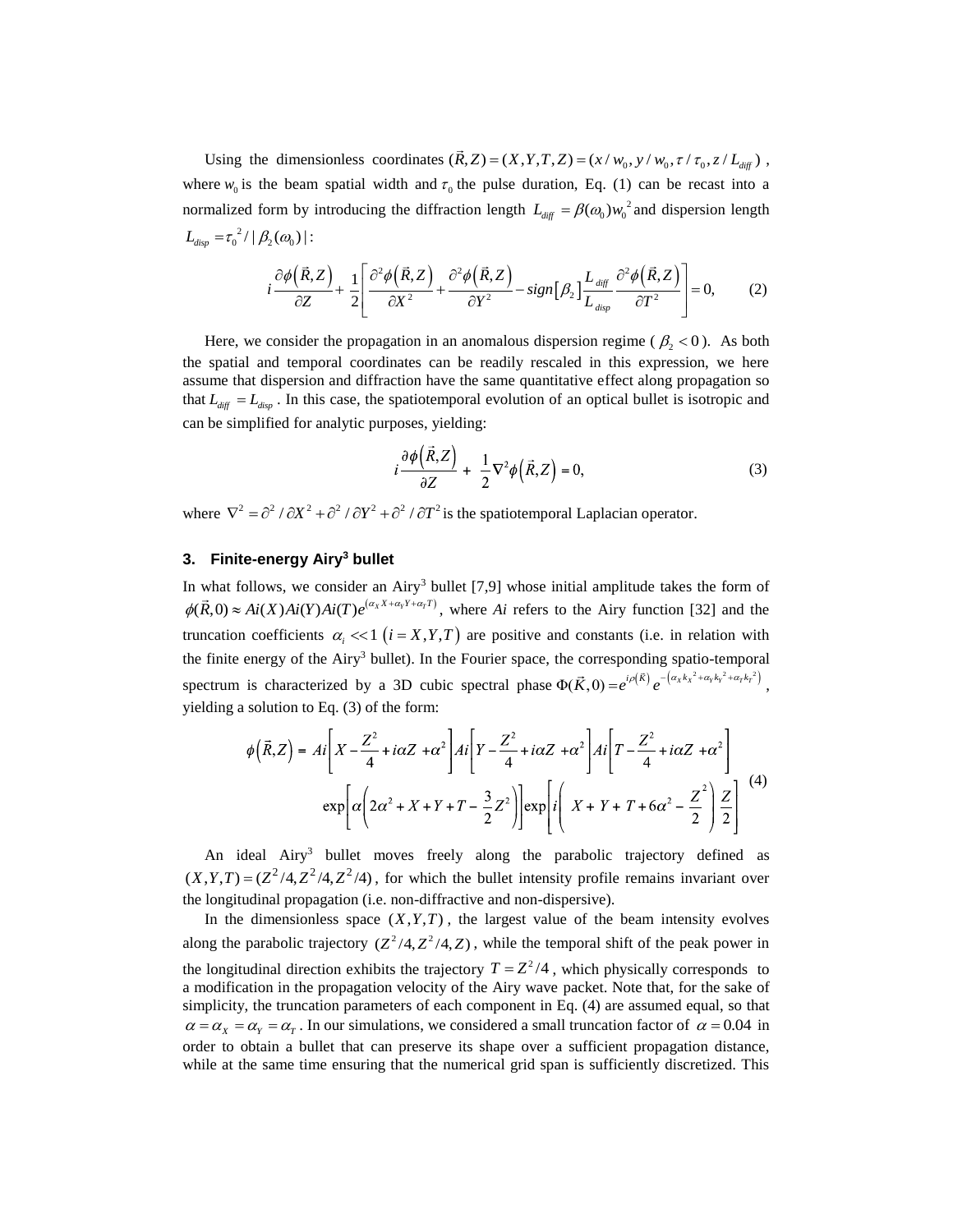was necessary to both encompass properly the whole bullet and resolve accurately the fine bullet characteristics (taking into account the computational memory limitation of our system).



Fig. 1. (a,b) Spatio-temporal and (c,d) spectral intensity isosurfaces (blue shading) of a (finiteenergy) Airy<sup>3</sup> bullet at  $Z = 0$  and  $Z = 5$ , respectively. Red isosurfaces (95% intensity cutoff) highlight the bullet main lobe in (a,b), and its spectral counterpart in (c,d). The red line in (c,d) corresponds to the central axis of the red shaded cylinder in (d), i.e. the channel containing the spectral components of the main lobe during bullet propagation.

Figure 1 shows the intensity profile of the  $Airy<sup>3</sup>$  bullet and its Fourier space counterpart (95% cutoff isosurfaces) at two different propagation distances (i.e.,  $Z = 0$  and  $Z = 5$ ). As shown in Fig. 1(a,b), the spatio-temporal wave packet is characterized by an intense main lobe (highlighted in red), as well as numerous sub-lobes. Although one may identify non negligible spreading when approaching  $Z = 5$  (i.e. the increase of the bullet expansion due to its finite energy), we verified that the main lobe maintains its shape over a significant propagation range and follows closely the predicted parabolic trajectory along the direction  $\vec{S} = (X, Y, T) = (Z^2 / 4, Z^2 / 4, Z^2 / 4)$ .

In the Fourier space, the intensity isosurfaces shown in Fig. 1(c,d) exhibit a spherical shape (blue isosurface), intrinsically associated to the spherical symmetry set by the 3D Gaussian amplitude of the input spectrum. In contrast, the spectral content associated with the bullet main lobe (smaller red isosurface) changes along propagation [Fig. 1(c,d)]. In particular, the main lobe spectral content is confined within an elliptic cylinder (red shading). Such cylinder is orientated along the axis  $\vec{K}_{s}$  with the half-axes defined along the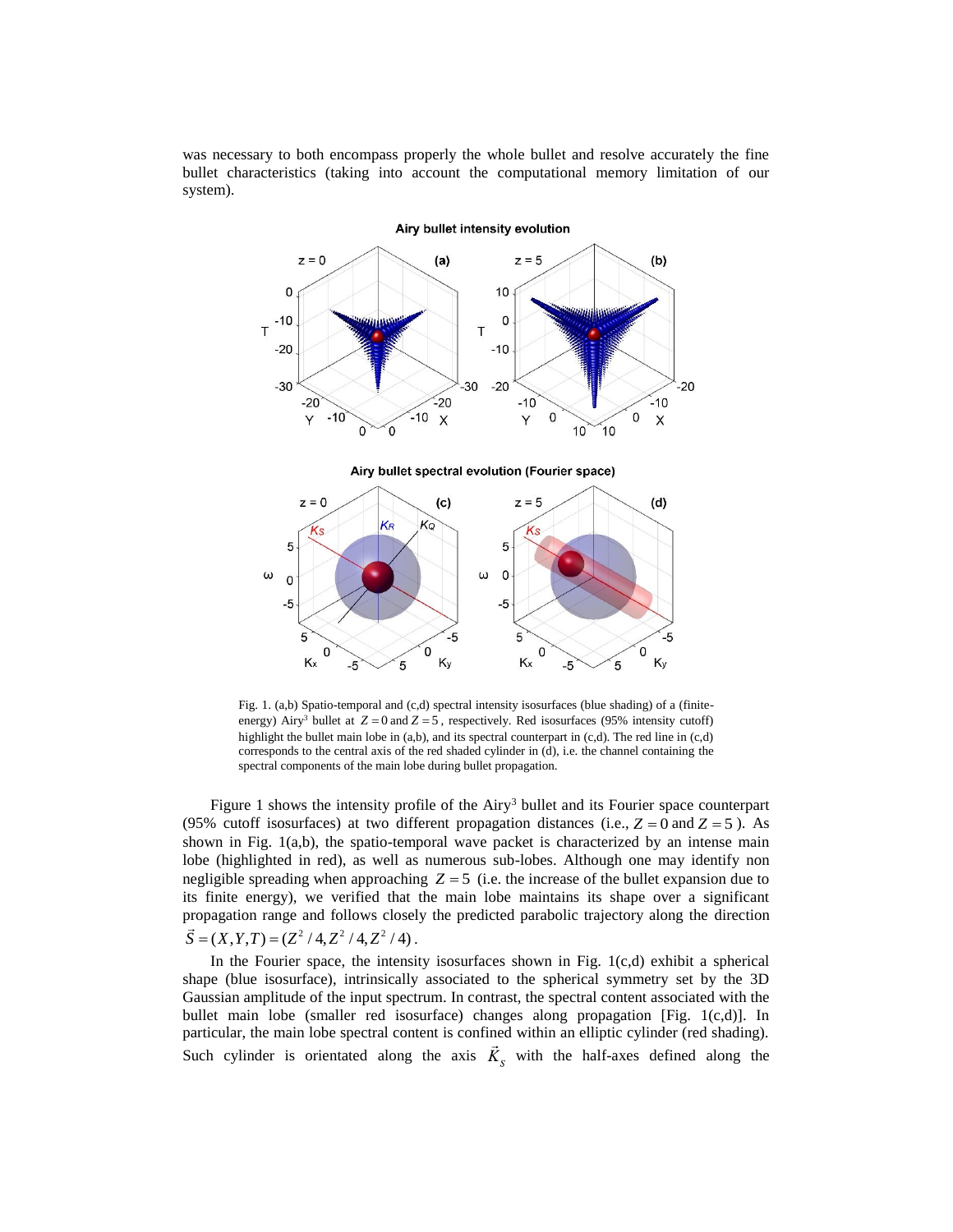(orthogonal) directions  $\vec{K}_o = (K_x, -K_y, 0)$  and  $\vec{K}_g = (-K_x, -K_y, 2\omega)$ . This indicates that part of the energy does not contribute to the main lobe and is typically wasted for most applications based only on the accelerating properties of the main lobe.

#### **4. Compressed Airy<sup>3</sup> Bullet**

The fact that the spectral components associated with the main lobe of Airy<sup>3</sup> bullets are found within a specific spectral location is important for optimizing the bullet characteristics, as targeted in our current work. Indeed, by properly reshaping its spectral content, we can obtain a significant enhancement of the bullet main lobe intensity together with reduced overall spatiotemporal expansion. This can be achieved by squeezing the initial spherical spectrum of the Airy<sup>3</sup> bullet into the ellipsoid associated with the bullet main lobe (in a similar way to the approach already reported in the spatial domain only for two-dimensional Airy beams [30]), i.e., by compressing the spatio-temporal spectral intensity along both the directions  $\vec{K}_Q = (K_X, -K_Y, 0)$  and  $\vec{K}_R = (-K_X, -K_Y, 2\omega)$ . We define the compression parameters as the ratio between the Gaussian waist  $\alpha_{\varrho}$  (or  $\alpha_{\kappa}$ ) obtained after the spectral compression along (or  $\vec{K}_R$ ) and the initial waist of the spectrum  $\alpha$  given in Eq.(4), so that  $C_Q = \alpha_Q / \alpha$ , and  $C_R = \alpha_R / \alpha$ .

**Compressed bullet intensity evolution** 



**Compressed bullet spectral evolution (Fourier space)** 



Fig. 2. Isosurfaces plots of the bullet generated using a "squeezed" spectrum along  $\vec{K}_o$  and with a compression factor  $C_Q = C_R = 8$ . The initial spectrum (blue sphere) shown in (c),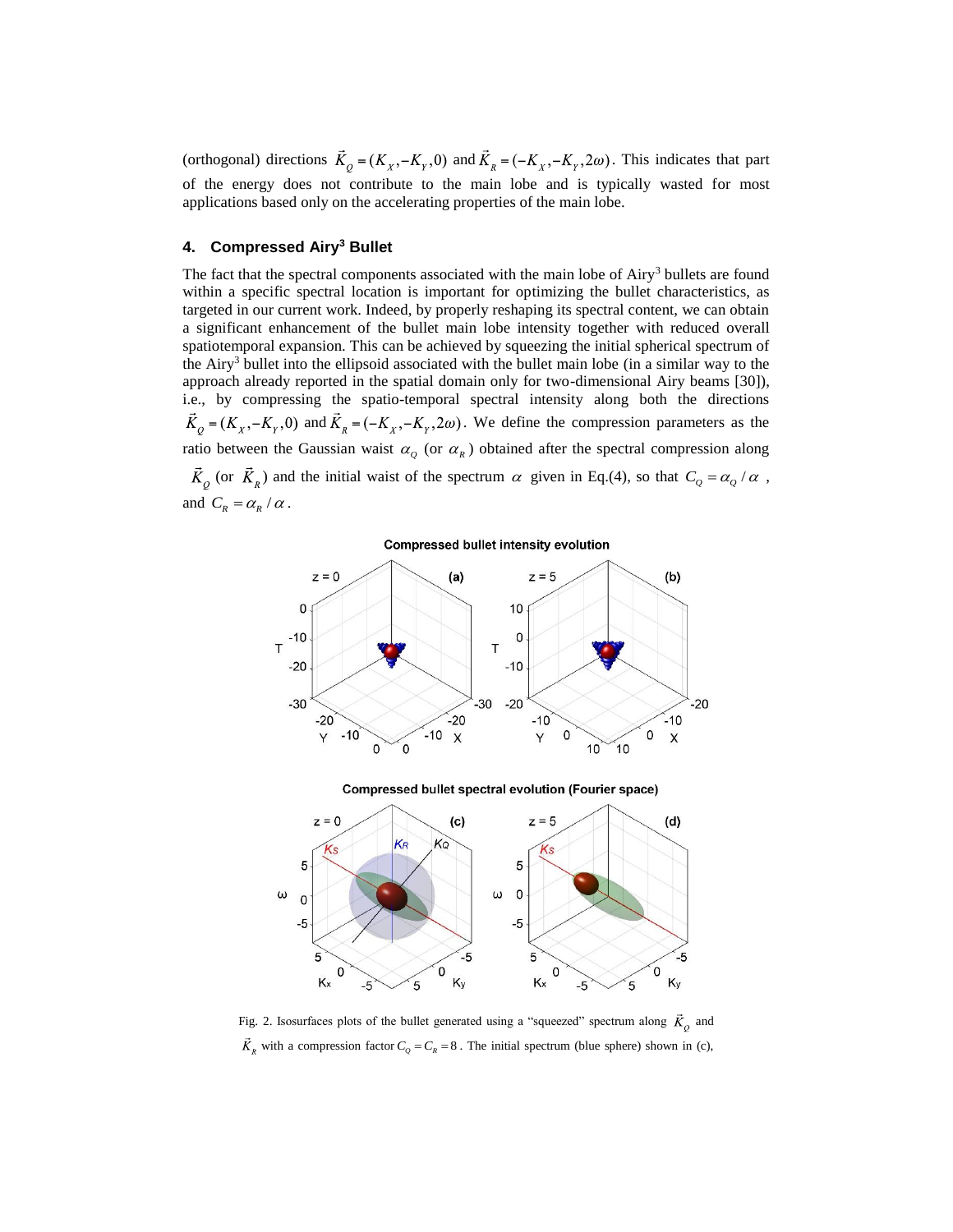corresponding to the classic Airy<sup>3</sup> bullet, is reshaped into an ellipsoid (green shading). Details are as those reported in the caption of Fig. 1.

In Fig. 2, we show numerical results obtained by first employing a symmetric compression (i.e.  $C_Q = C_R = 8$  in this example) of the spherical spectrum in Fig. 1. The compressed spectrum is depicted as green isosurfaces, and compared with the initial Gaussian spectrum (blue shading). Accordingly, the spatiotemporal profile of the bullet (blue) exhibits a reduced expansion compared to the classic case, but the shape of the main lobe (red) remains almost unaffected at both propagation distances [Fig. 2(a,b)]. Note that in the following, we consider only a reshaping (i.e. redistribution) of the initial bullet spectral intensity so that, for any compression factor used, the total bullet energy remains constant and equal to unity.

### **5. Impact of Airy<sup>3</sup> bullet compression**

In the following, we compare the classic bullet of Fig. 1 with the newly generated bullet of Fig. 2, and summarize the corresponding results in Fig. 3.



Fig. 3. Comparison of (a) spatiotemporal trajectories, (b) peak intensities and (c) comparison of the volumes along propagation between a compressed bullet and a classic Airy bullet. (d-e) Illustration of the self-healing behavior for the newly generated bullet in Fig. 2. The main lobe of the bullet is removed at  $Z = 0$  in (d), and regenerated at  $Z = 5$  in (e).

As seen in Fig. 3(a), the compressed bullet (red circles) maintains the same trajectory as for its uncompressed counterpart (blue dots) to follow the predicted parabolic path over the range  $Z = [-5:5]$  (black line in Fig. 3(a)]. Yet, remarkably, it exhibits a significant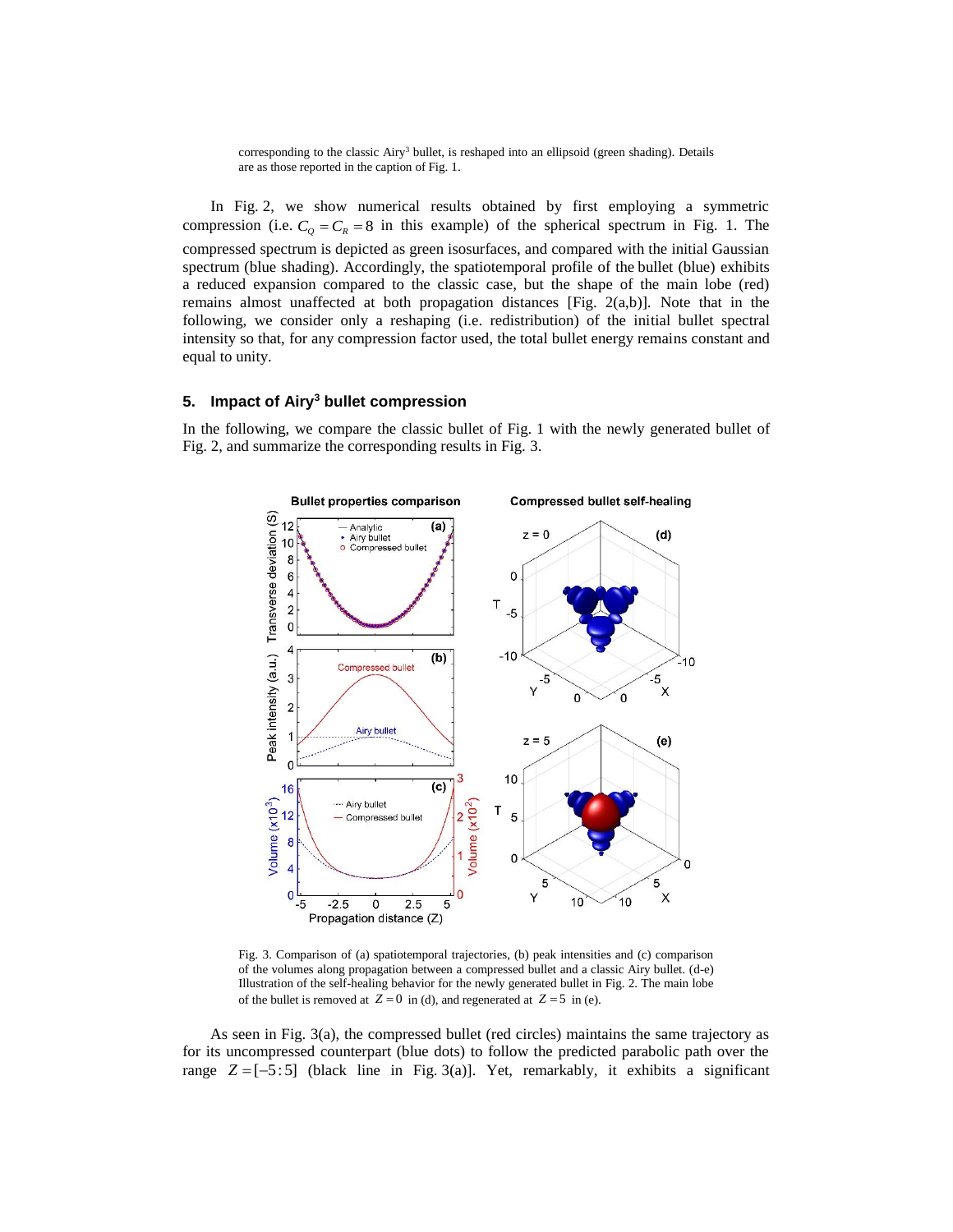enhancement (i.e. by a factor  $> 3$ ) of the peak intensity in comparison with its classic equivalent (and whose maximal peak intensity is used for normalization [Fig. 3(b)]). What is probably the most striking feature is illustrated in Fig. 3(c), where we extracted and compared the volume of the bullet in both the "classic" and compressed cases. Such volumes are calculated as the sum of the overall spatio-temporal span ( $V = \Delta X \Delta Y \Delta T$ ) where the bullet intensity is above 0.1% of its peak intensity, and are further normalized with respect to the value for the main lobe of the Airy<sup>3</sup> bullet shown in Fig. 1(a). One can notice the drastic volume reduction of the compressed bullet - up to two orders of magnitude (see left/right axis scale) when compared to the classic case. In order to verify that the newly generated bullet still exhibits the features of standard Airy beams, we investigate its self-healing properties. In a typical example, its main lobe is numerically removed at  $Z = 0$  [Fig. 3(d)]. As for a conventional Airy beam, the main lobe is regenerated during propagation [Fig. 3(e)]. Therefore, the bullet can be optimized in terms of intensity and spatio-temporal expansion, while maintaining its properties via a proper spectral compression, which could not be reached otherwise (e.g. by only using a Gaussian shape with a higher truncation parameter).

In what follows, we report a more detailed and quantitative study of the impact of the spectral compression on the bullet properties at  $Z = 0$ .



Fig. 4. (a) Peak intensity at  $Z = 0$  as a function of the spectral compression factors  $C_q$  and  $C_R$  (the optimal value is shown with a white dot). (b) Peak intensity and (c) volume of the bullet for symmetric compression (i.e. along the white dashed line in (a), where  $C_Q = C_R$ ). The inset in (c) illustrates the volume of the main lobe upon spectral compression. (d) Corresponding energy ratio associated to the main lobe.

The truncation factor is the same as in Figs. 1-3, i.e.  $\alpha = 0.04$ . Figure 4(a) shows a colorplot of the peak intensity as a function of both compression factors  $C_q$  and  $C_R$ . One can readily see that a significant intensity enhancement can be obtained even for low compression factors, and that an optimal value tends to appear for symmetric compression, i.e.,  $C_Q = C_R$ . Under this condition (white dashed diagonal line), the relevant bullet properties are extracted and illustrated in Figs. 4(b-d). The maximum peak intensity enhancement appears for compression factors around 10. Deviations from this value lead to a squeezed spectrum that does not overlap perfectly with the spectral components associated to the main lobe, and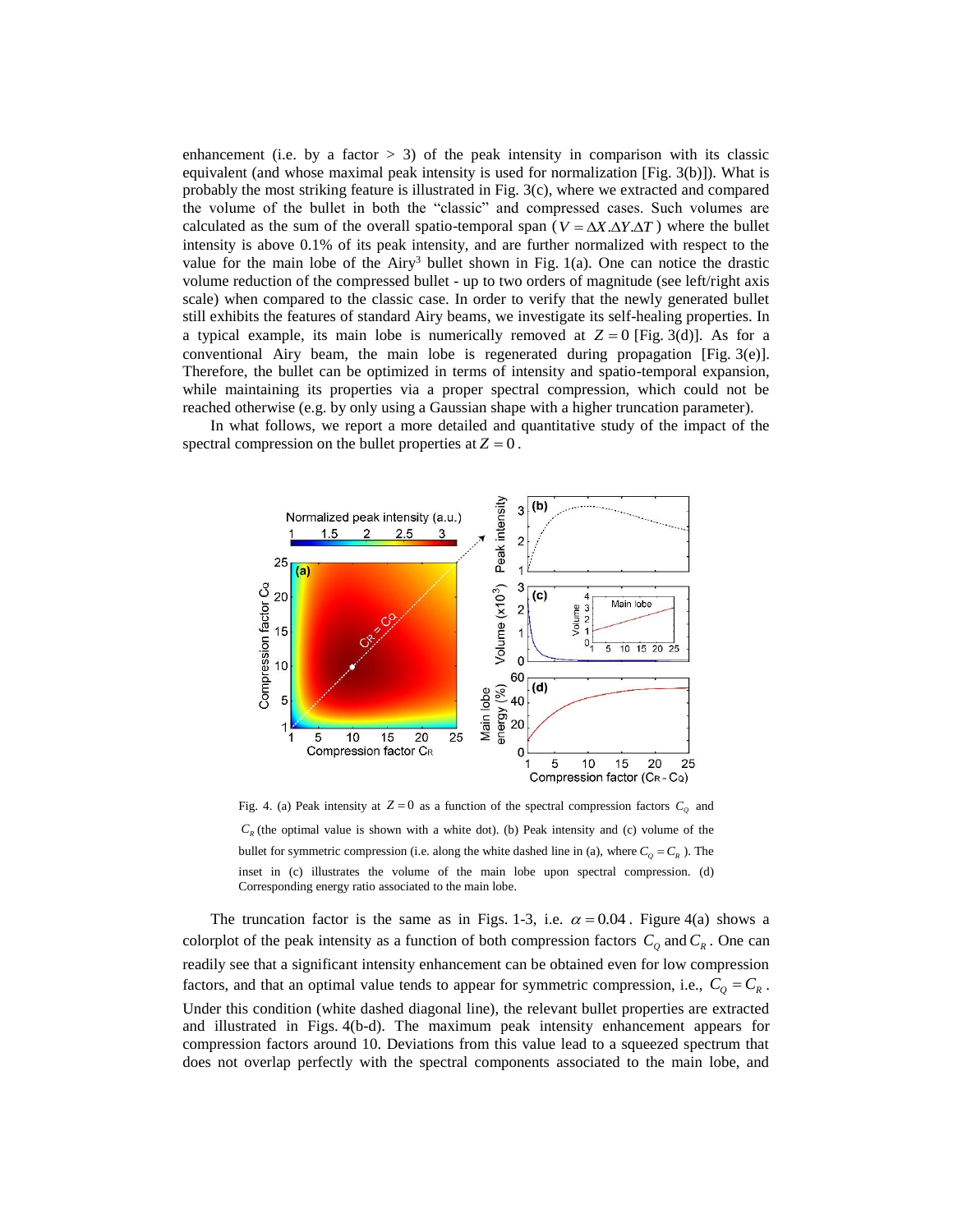hence cause the peak intensity to decrease [Fig. 4(b)]. The impact of spectral compression on the overall bullet volume is shown in Fig. 4(c), where one can observe an exponential-like decay of the volume as the bullet spectrum is compressed, until reaching quasi-saturation for compression greater than  $\sim$ 10. In contrast, the bullet main lobe volume varies quite slowly and exhibits a linear increase with the degree of squeezing [see the inset in Fig.  $4(c)$ ]. Therefore, we can infer that the energy stored in the main lobe increases monotonically with the compression factor, as further illustrated in Fig. 4(d). The main lobe contains only about 10% of the total bullet energy for the classic "noncompressed" Airy<sup>3</sup> bullet, while for the compressed bullet of Fig. 2 (i.e.  $C_Q = C_R = 8$ ), this ratio reaches more than 40%, i.e. a 4-fold increase. In addition, our numerical results predict the possibility to concentrate more than half of the bullet energy in the main lobe for a compression factor of  $C_Q = C_R \approx 10$ .

Our approach presents two advantages: not only it increases the intensity/energy of the bullet main lobe, but it also reduces its overall spatio-temporal expansion. Clearly, both aspects are associated with an improvement of the bullet energy confinement (here calculated as the ratio between energy and volume), as illustrated in Fig. 5.



Fig. 5. Energy confinement of the total bullet (blue line) and its main lobe (red line) as a function of spectral compression. The energy confinement is calculated as the average ratio between energy and volume shown in Fig. 4(c-d), and normalized to unity with respect to the case of an uncompressed Airy<sup>3</sup> bullet.

We can thus observe that the energy confinement of the bullet main lobe (red line) is indeed enhanced by a factor of approximately 3 for an optimal compression factor of around 10. The main significant aspect of such compression is nevertheless associated with the overall bullet energy confinement, which can be improved by a factor of as much as 50 for a similar degree of spectral compression.

#### **6. Discussion**

The impact of spectral compression depends clearly on the initial truncation parameter. Here we focused on the case of  $\alpha = 0.04$  (due to numerical grid limitations) that mimics typical experimental truncation values [10,12,33]. We conducted additional numerical simulations for lower values of  $\alpha$  - generally used to increase the distance for which Airy beams are nonspreading. In such cases, our proposed method provides an even more efficient way to improve the bullet energy confinement, yielding, e.g., to a bullet energy confinement enhanced by a factor of 150 for a truncation factor  $\alpha = 0.02$ .

Although out of the scope of this study, we foresee that several experimental implementations of an Airy<sup>3</sup> bullet spectral reshaping could be readily obtained. In fact, it is worth noting that the potential energy confinement reported here is intrinsically associated